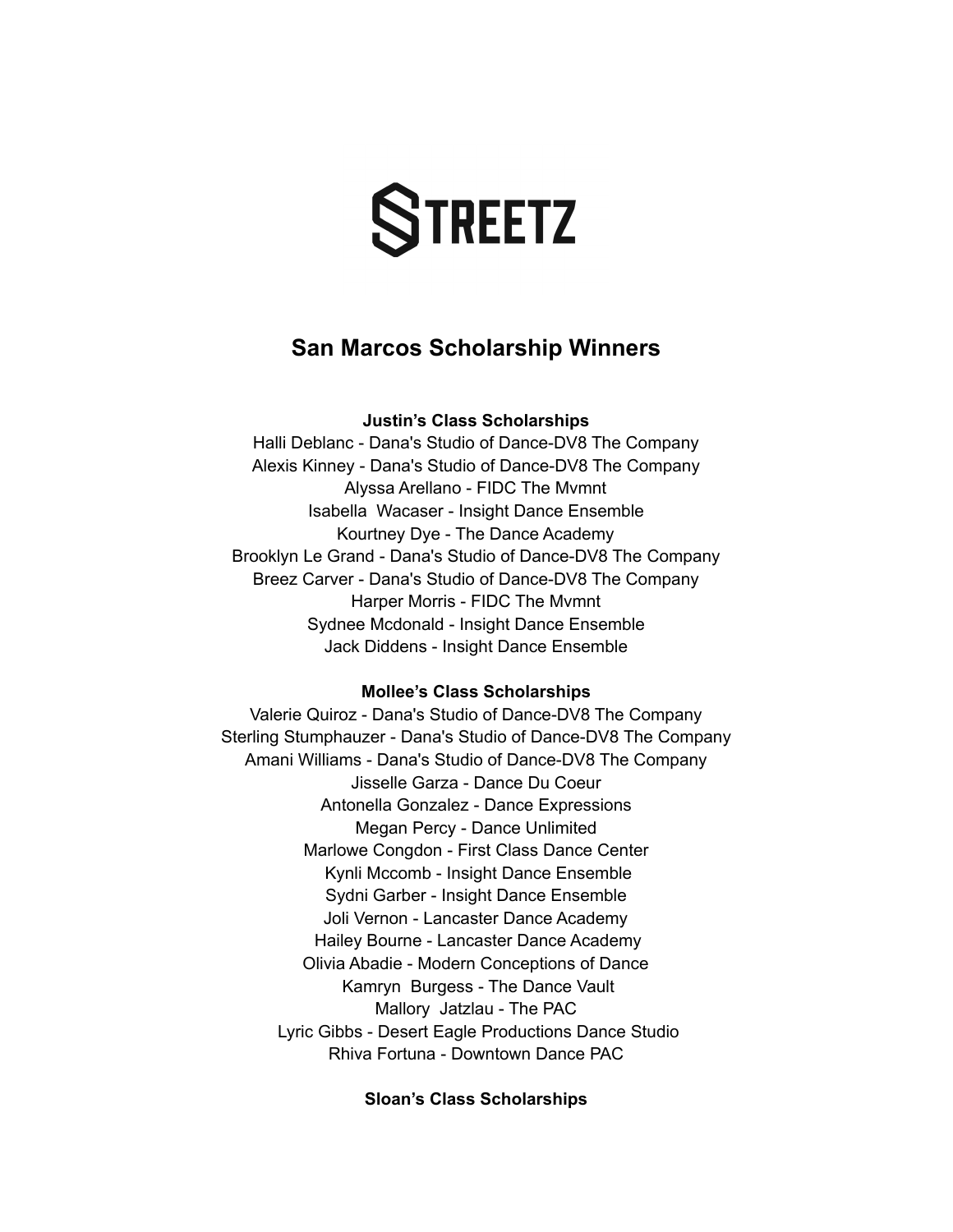Harper Hoenig - ALISA'S DANCE ACADEM Savannah Murdock - Cedar Park Dance Company Elizabeth Duckworth - Dana's Studio of Dance-DV8 The Company Nathan Quiroz - Dana's Studio of Dance-DV8 The Company Ande Godwin - Dana's Studio of Dance-DV8 The Company Elliana Woodward - Dance Unlimited Avery Colon - FIDC The Mvmnt Kate Diddens - Insight Dance Ensemble Lucy Kate Hill - Insight Dance Ensemble Dylan Fletcher - Insight Dance Ensemble Rosie Best - Rise Dance Collective Genevieve Morehead - The Dance Academy Layla Mendoza - The Dance Academy Reese Farnsworth - The Dance Academy Graysen Speer - The PAC

#### **Ashley's Class Scholarships**

Kaitlin Marks - BHumn Dance Isabella Gorecki - Dana's Studio of Dance-DV8 The Company Presley Baird - Dana's Studio of Dance-DV8 The Company Taylor Landis - Dana's Studio of Dance-DV8 The Company Hermione Slatis - First Class Dance Center Savanna Gonzalez - Insight Dance Ensemble Hailee Martin - Insight Dance Ensemble Karsyn Vandergrifft - Karsyn Vandergrifft Kiana Mejia - Kiana Mejia Maegan Abadie - Modern Conceptions of Dance Eliana Couchman - Rise Dance Collective Ryleigh Strong - West Austin Dance Academy

#### **Donovan's Class Scholarships**

Lauren Wang - Insight Dance Ensemble Reese Mcdonald - Insight Dance Ensemble Ameliana Krepelka - Insight Dance Ensemble Gigi Valdez - Rise Dance Collective Zoe Justice - The Dance Academy Chloe Byman - The Dance Academy Xavier Stewart - Xavier Stewart Vivi Ryman-King - Body Lab Rubi Trevino - Brownsville Dance Center Arianna Puente - Brownsville Dance Center Peyton Johnson - Dana's Studio of Dance-DV8 The Company Gianna Joe - Dance Unlimited Kaelyn Ortiz - Dance Unlimited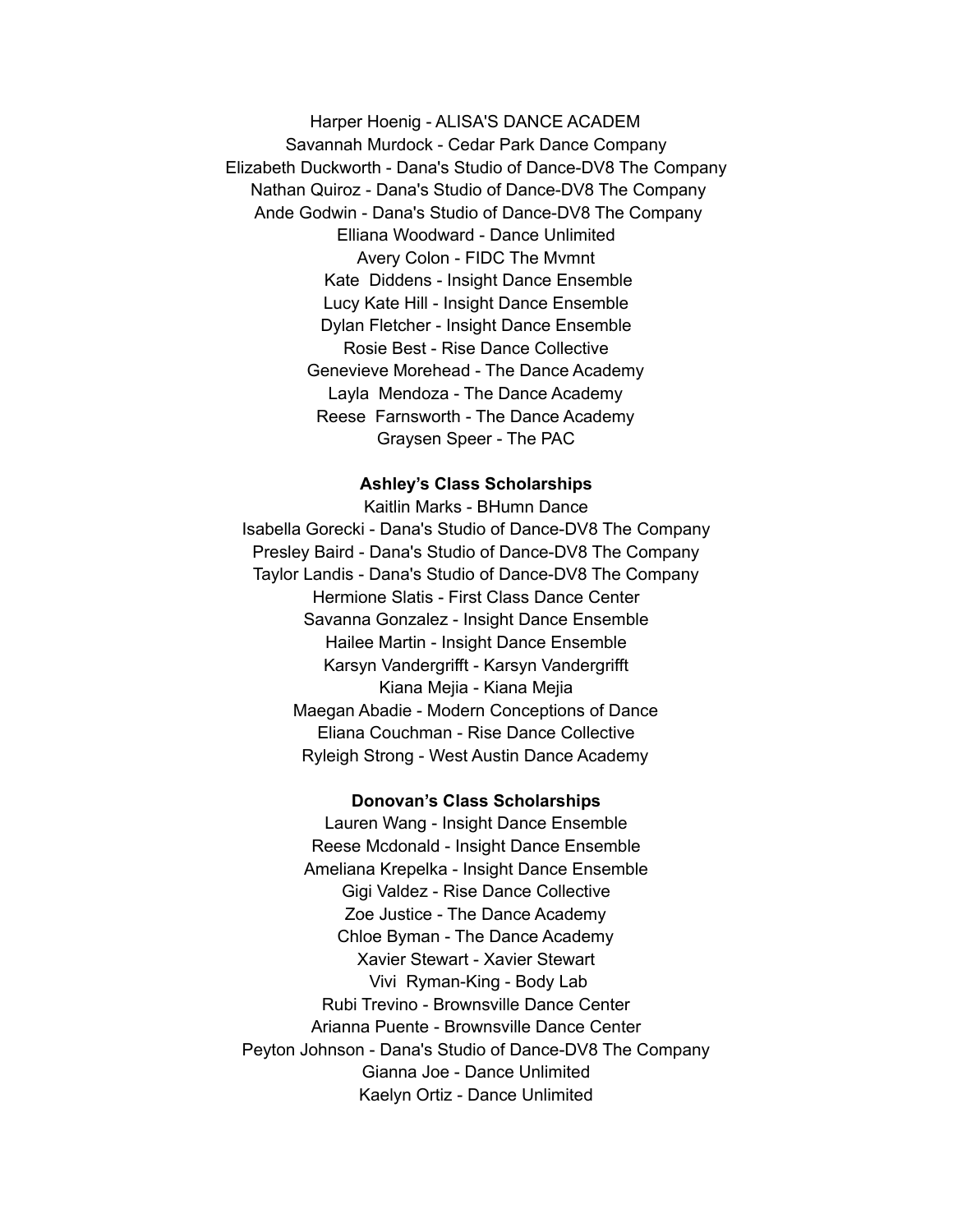Diego Alonso - ElectrikCITY Dance Movement Emma Cisneros - Insight Dance Ensemble

#### **Emily's Class Scholarships**

Austin Tredemeyer - Amanda's Dance Express Addi Gibson - BRAVO DANCE CO At Balance Dance Studios Addison Thomas - Dana's Studio of Dance-DV8 The Company Brooklyn Van Ausdall - Dana's Studio of Dance-DV8 The Company Mckenzie Harrison - Dana's Studio of Dance-DV8 The Company Hannah Fogel - Dance Institute Brooklyn Tansil - First Class Dance Center Sloane Burkholder - Heather Stolle's School of Dance Serenity Gates - Insight Dance Ensemble Aubrie Moore - Lonestar Collective Dance Rylee Sengsouvanh - Rise Dance Collective Addyson Fritch - The Dance Academy Austin Steel - TopFlight Dance Company Savannah Stewart - Rise Dance Collective

#### **Alexa's Class Scholarships**

Kenlee Halonen - Ascend Dance Academy Katie Brasch - Dana's Studio of Dance-DV8 The Company Kiki Sanchez - Dance Unlimited Katherine Rangel - Dance Unlimited Sydney Jenkins - Dance Unlimited Addisyn Lindholm - Dance Unlimited Olivia Cassidy - Dance Xplosion Lilly Sierra - First Class Dance Center Karissa Ybarra - First Class Dance Center Isabella Perez - First Class Dance Center Samantha Jordan - First Class Dance Center Mia Pineda - Grace Dance Studio Kire Bernal - Insight Dance Ensemble Elle Escarsega - Insight Dance Ensemble Ashley Pilot - Lonestar Collective Dance Ryann Phillips - Paragon Dance Lyla Hilsberg - Rise Dance Collective Alli Gamero - Rise Dance Collective Tylee Sengsouvanh - Rise Dance Collective Anna Windham - Tammie Locklar's Dance Studio Elise Roberts - The Dance Academy Kamila Calderon - The Dance Academy Chloe Nyguen - The Dance Kollective Sofia Martinez - The Dance Kollective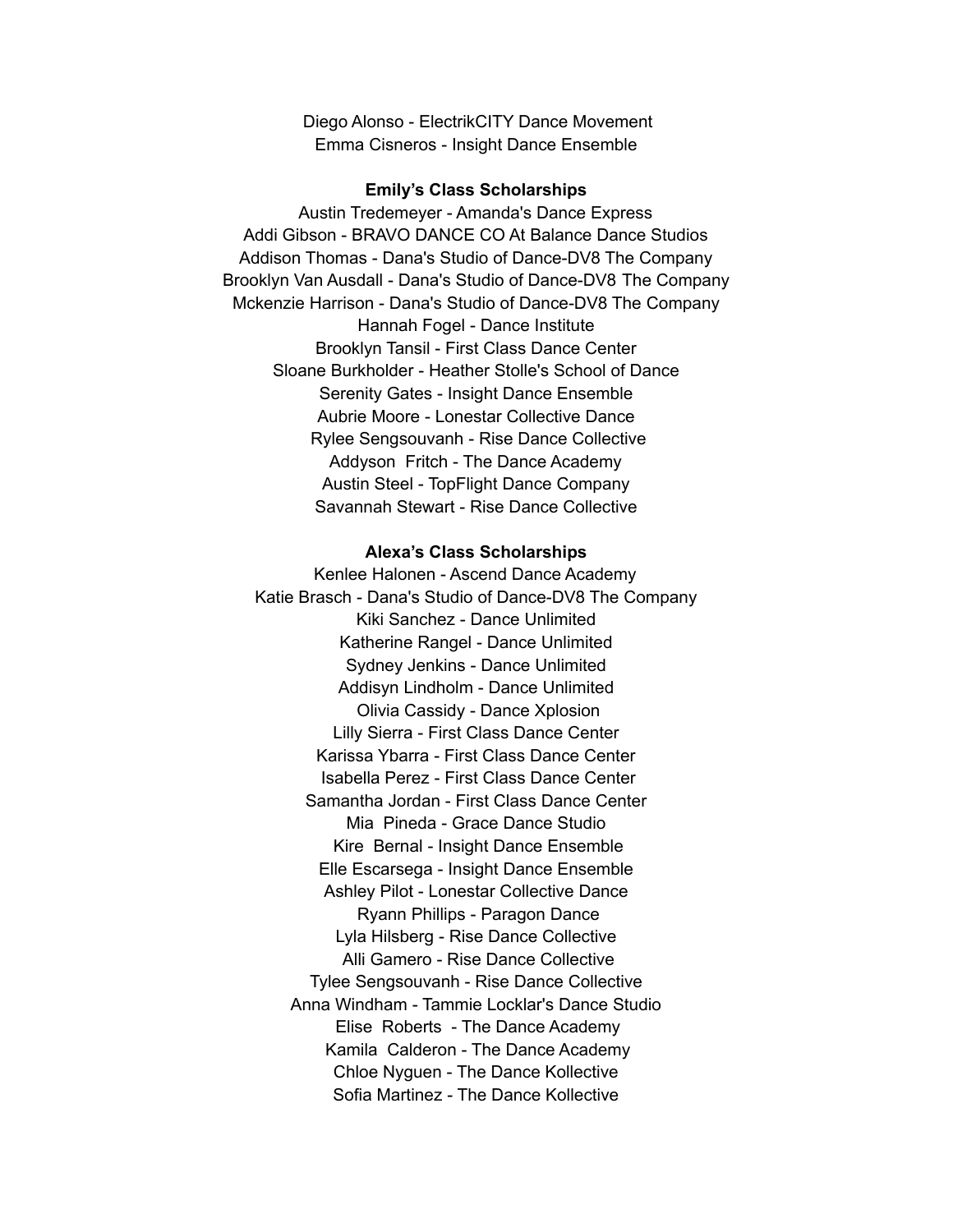Zoe Gardner - The Style Box Tara Gallagher - TNT Dance Xplosion

#### **Jim's Class Scholarships**

Emilia Lecroy - Cibolo City Ballet Madison San Antonio - Cibolo City Ballet Skyla Alexander - Cibolo City Ballet Kellan Barrows - Cibolo City Ballet Camille Dowling - Cibolo City Ballet Maya Robertson - Insight Dance Ensemble Olivia Hyman - Insight Dance Ensemble Haley Garber - Insight Dance Ensemble 363 - Marley Fishel - Insight Dance Ensemble 480 - Rose Overby - San Antonio Dance Academy

#### **Standout Scholarship Winners**

Justin's Standout - Harper Morris - FIDC The Mvmnt Mollee's Standout - Alexis Kinney - Dana's Studio of Dance-DV8 The Company Alexa's Standout Chloe Nyguen - The Dance Kollective Ashley's Standout - Kiki Sanchez - Dance Unlimited Emily's Standout - Graysen Speer - The PAC Sloan's Standout - Kate Diddens - Insight Dance Ensemble Donovan's Standout - Halli Deblanc - Dana's Studio of Dance-DV8 The Company Jim's Standout - Camille Dowling - Cibolo City Ballet

#### **Studio Scholarship Winners**

Brownsville Dance Center - Francelli Orta - Brownsville Dance Center DV8 The Company - Valerie Quiroz - Dana's Studio of Dance-DV8 The Company Dance Infinity - SAAudrey Smith - Dance Infinity SA Dance Unlimited - Sydney Jenkins - Dance Unlimited Insight Dance Ensemble - Kately Grumbles - Insight Dance Ensemble Lonestar Collective Dance - Aubrie Moore - Lonestar Collective Dance Rise Dance Collective - Ella Hilsberg - Rise Dance Collective San Antonio Dance Academy - Noelle Thamaravelil - San Antonio Dance Academy The Dance Academy - Zoe Justice - The Dance Academy

#### **Inspire Scholarship Winner**

Sterling Stumphauzer - Dana's Studio of Dance-DV8 The Company

#### Mi**ni Elite Runners Up**

Hannah Fogel - Dance Institute Harper Hoenig - ALISA'S DANCE ACADEMY Lauren Wang - Insight Dance Ensemble Kynli Mccomb - Insight Dance Ensemble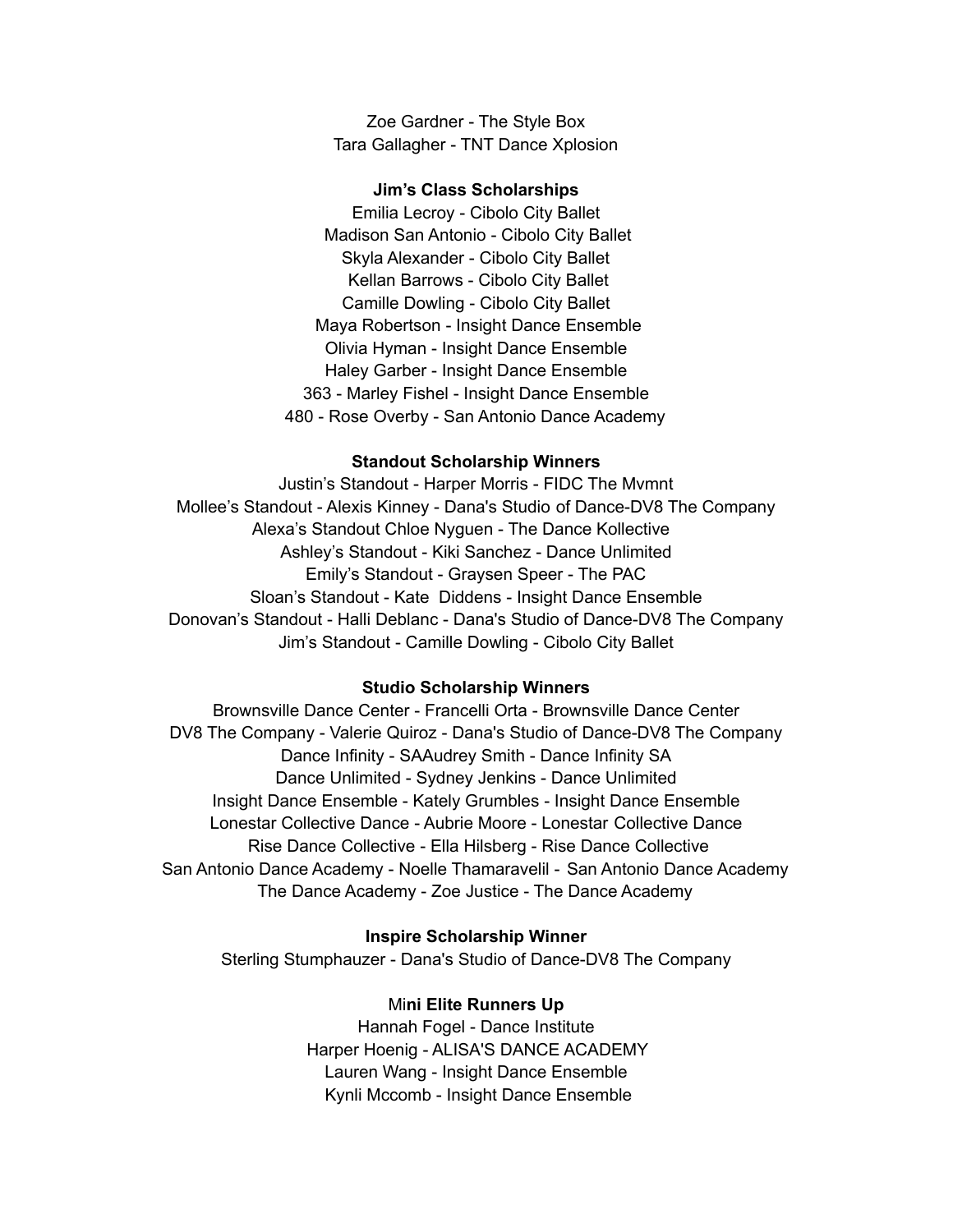Avery May - Insight Dance Ensemble Bryn Bernal - Insight Dance Ensemble

#### **Mini Elite Winners**

Brooklyn Van Ausdall - Dana's Studio of Dance-DV8 The Company Addison Thomas - Dana's Studio of Dance-DV8 The Company Rylan Merritt - Cedar Park Dance Company Joli Vernon - Lancaster Dance Academy Mallory Jatzlau - The PAC Lyric Gibbs - Desert Eagle Productions Dance Studio Avery Colon - FIDC The Mvmnt Chloe Fishel - Insight Dance Ensemble

#### **Junior Elite Runners Up**

Alexis Kinney - Dana's Studio of Dance-DV8 The Company Antonella Gonzalez - Dance Expressions Vivi Ryman-King - Body Lab Lilyana Rimas - Insight Dance Ensemble Lucy Kate Hill - Insight Dance Ensemble Kourtney Dye - The Dance Academy Kiki Sanchez - Dance Unlimited Breanna Campoya - FIDC The Mvmnt Gianna Joe - Dance Unlimited Rosie Best - Rise Dance Collective

#### **Junior Elite Winners**

Halli Deblanc - Dana's Studio of Dance-DV8 The Company Karsyn Vandergrifft - Karsyn Vandergrifft Jack Diddens - Insight Dance Ensemble Reese Mcdonald - Insight Dance Ensemble Marlowe Congdon - First Class Dance Center Marlee Hakanson - Impact Dance Company

# **Teen Elite Runners Up**

Mia Floyd - BRAVO DANCE CO At Balance Dance Studios Austin Tredemeyer - Amanda's Dance Express Genevieve Rizzo - Amanda's Dance Express Ava Powasnik - Cibolo City Ballet Gabriella Bailey - Cibolo City Ballet Isabella Gorecki - Dana's Studio of Dance-DV8 The Company Tori Powitz - Dana's Studio of Dance-DV8 The Company Natalie Reber - Dana's Studio of Dance-DV8 The Company Sophia Duran - Cedar Park Dance Company Savannah Murdock - Cedar Park Dance Company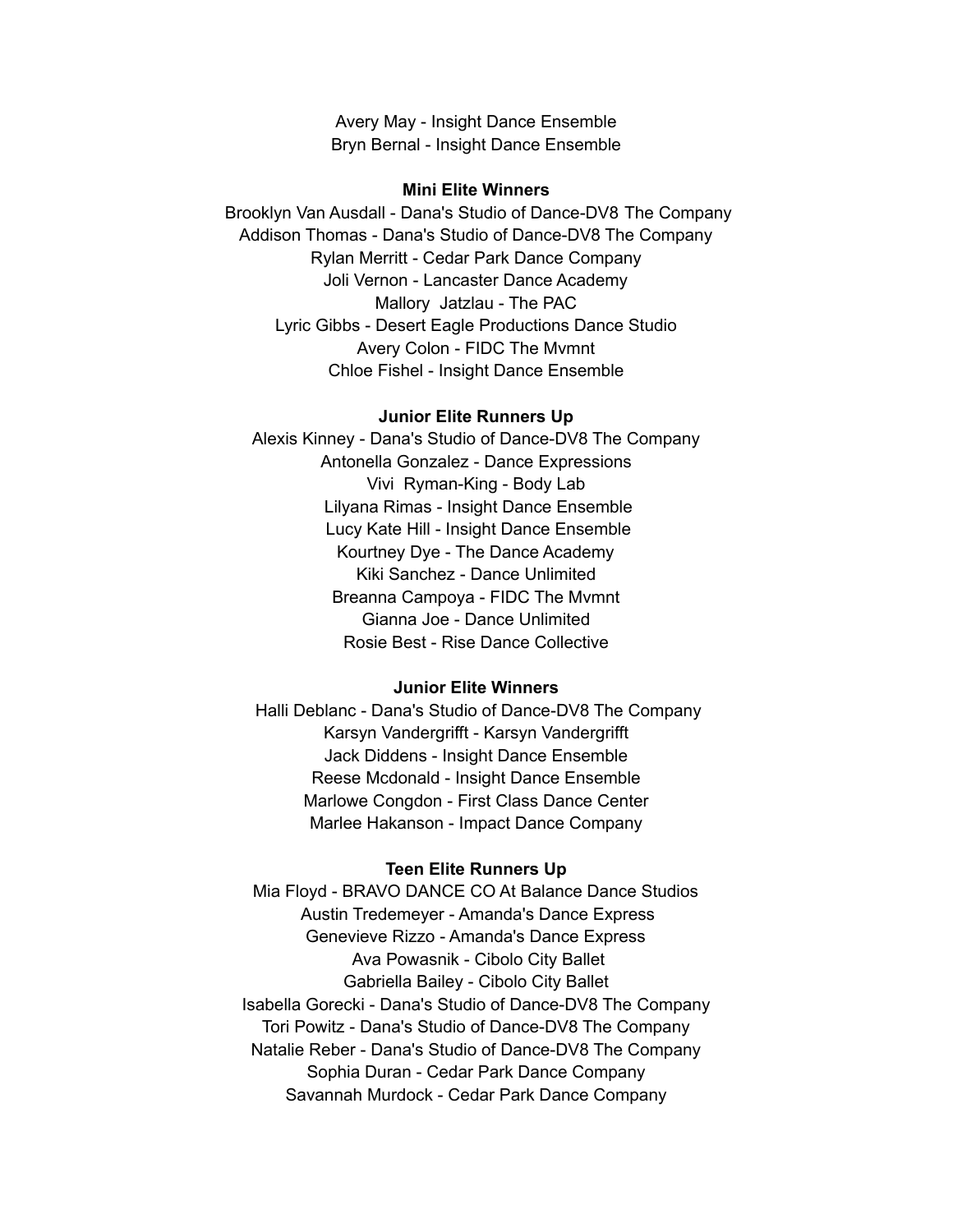Isabel Nguyen - Cedar Park Dance Company Elizabeth Duckworth - Dana's Studio of Dance-DV8 The Company Taylor Landis - Dana's Studio of Dance-DV8 The Company Katie Brasch - Dana's Studio of Dance-DV8 The Company Peyton Johnson - Dana's Studio of Dance-DV8 The Company Gianna Jacinto - Dance Expressions Elliana Woodward - Dance Unlimited Skylar Powell - Dance Unlimited Peyton Nowell - Dance Xplosion Olivia Cassidy - Dance Xplosion Lilian Wang - Insight Dance Ensemble Ellie Winters - Impact Dance Company Avery East - Insight Dance Ensemble Marisol Hernandez - Impact Dance Company Savanna Gonzalez - Insight Dance Ensemble Haley Crumley - Insight Dance Ensemble Noelani De La Garza - The Leading Edge Dance Company Hazel Castellano - Rise Dance Collective Bria Synder - Rise Dance Collective Briana Nelson - Rise Dance Collective Sloane Livingston - Tammie Locklar's Dance Studio Zoe Canosa - The Dance Academy Kayden Coffelt - The PAC Sophia Lara - The Dance Academy Maya Salinas - West Austin Dance Academy Ryleigh Strong - West Austin Dance Academy

#### **Teen Elite Winners**

Mikell Anderson - Dana's Studio of Dance-DV8 The Company Audrey Berg - Dance Institute Addisyn Lindholm - Dance Unlimited Abigail Paz - Dance Xplosion Sydney Cabello - Dance Xplosion Kennedy Diddens - Insight Dance Ensemble Maddie Hellsten - Independent Dylan Fletcher - Insight Dance Ensemble Micah Best - Rise Dance Collective Brooklynn Snedaker - KNetic Rie Matsumae - Rise Dance Collective Izzy Oliver - The Dance Academy Xavier Stewart - Xavier Stewart Cheyenne Guillory - NB Dance & Company Alyssa Alva - The Leading Edge Dance Company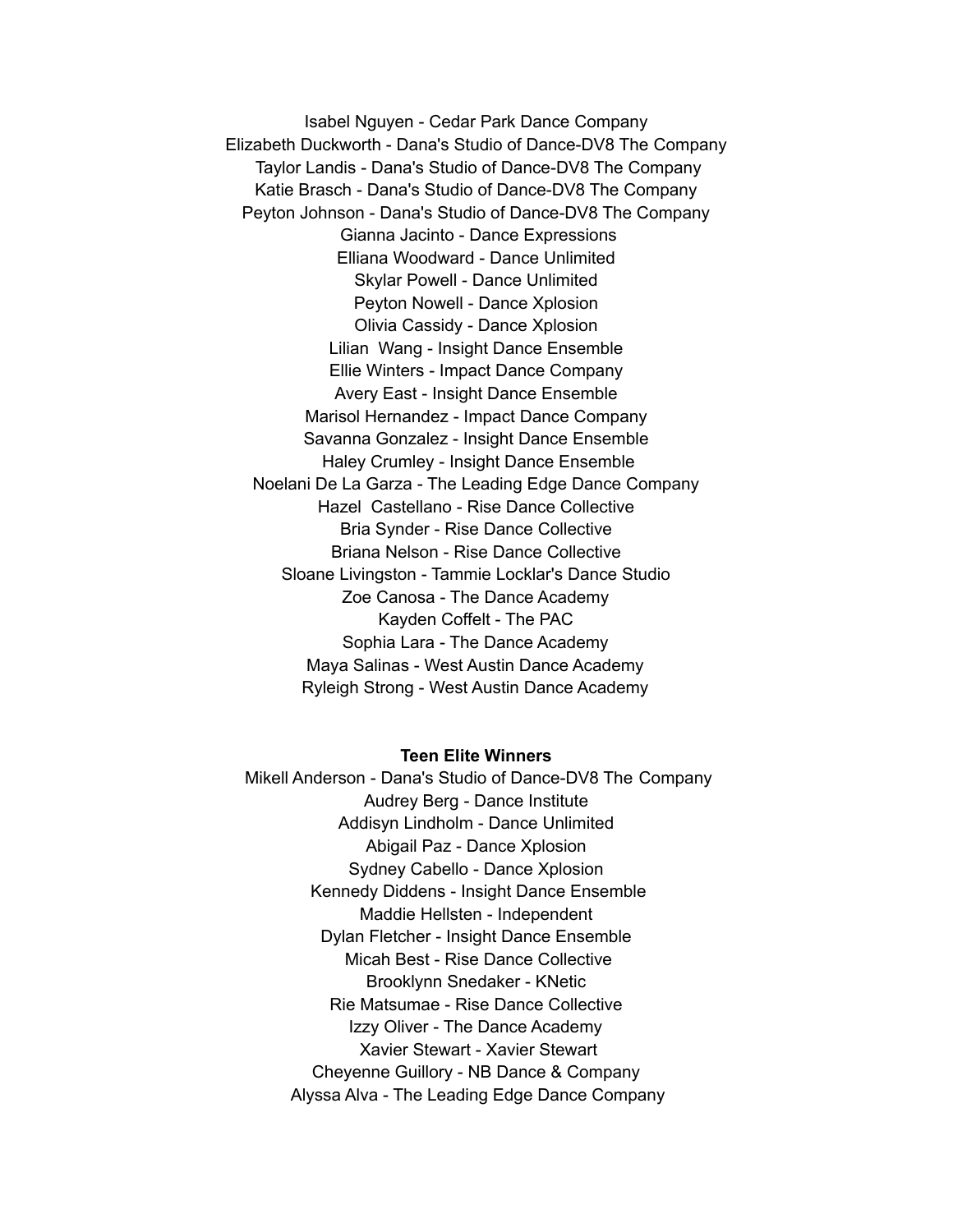#### **Senior Elite Runners Up**

Kaitlin Marks - BHumn Dance Viktoria Schmidt - Dana's Studio of Dance-DV8 The Company Mckenzie Harrison - Dana's Studio of Dance-DV8 The Company Larissa Ware - Dana's Studio of Dance-DV8 The Company Tara Butler - Dana's Studio of Dance-DV8 The Company Shaelyn Marks - Independent Dancer Leah Black - TNT Dance Xplosion Sydni Garber - Insight Dance Ensemble Gabby Delgado - Insight Dance Ensemble Hailee Martin - Insight Dance Ensemble Mia Wilson - Heather Stolle's School of Dance Kylie Mutz - Insight Dance Ensemble Allyson Feltner - Insight Dance Ensemble Grace Sorensen - The Dance Academy Eliana Couchman - Rise Dance Collective Season Allan - The Dance Academy Maddison Williams - Xtreme Level Dance Studio Kelly Koegler - Star-Styled Dance Center Julie Durham - Julie Durham Jolie Ferguson - Modern Conceptions of Dance

# **Senior Elite Winners**

Amani Williams - Dana's Studio of Dance-DV8 The Company Nathan Quiroz - Dana's Studio of Dance-DV8 The Company Sterling Stumphauzer - Dana's Studio of Dance-DV8 The Company Ande Godwin - Dana's Studio of Dance-DV8 The Company Elle Escarsega - Insight Dance Ensemble Olivia Coffey - Rise Dance Collective Hailey Bourne - Lancaster Dance Academy Audrey Cunningham - NB Dance & Company

#### **Tribe Scholarship Winners**

Addisyn Lindholm - Dance Unlimited Breez Carver - Dana's Studio of Dance-DV8 The Company

LUX Scholarship Winner Marlowe Congdon - First Class Dance Center

**Bloc Talent Agency Scholarship** Mikell Anderson - Dana's Studio of Dance-DV8 The Company

# **Clear Talent Group Agency Scholarship**